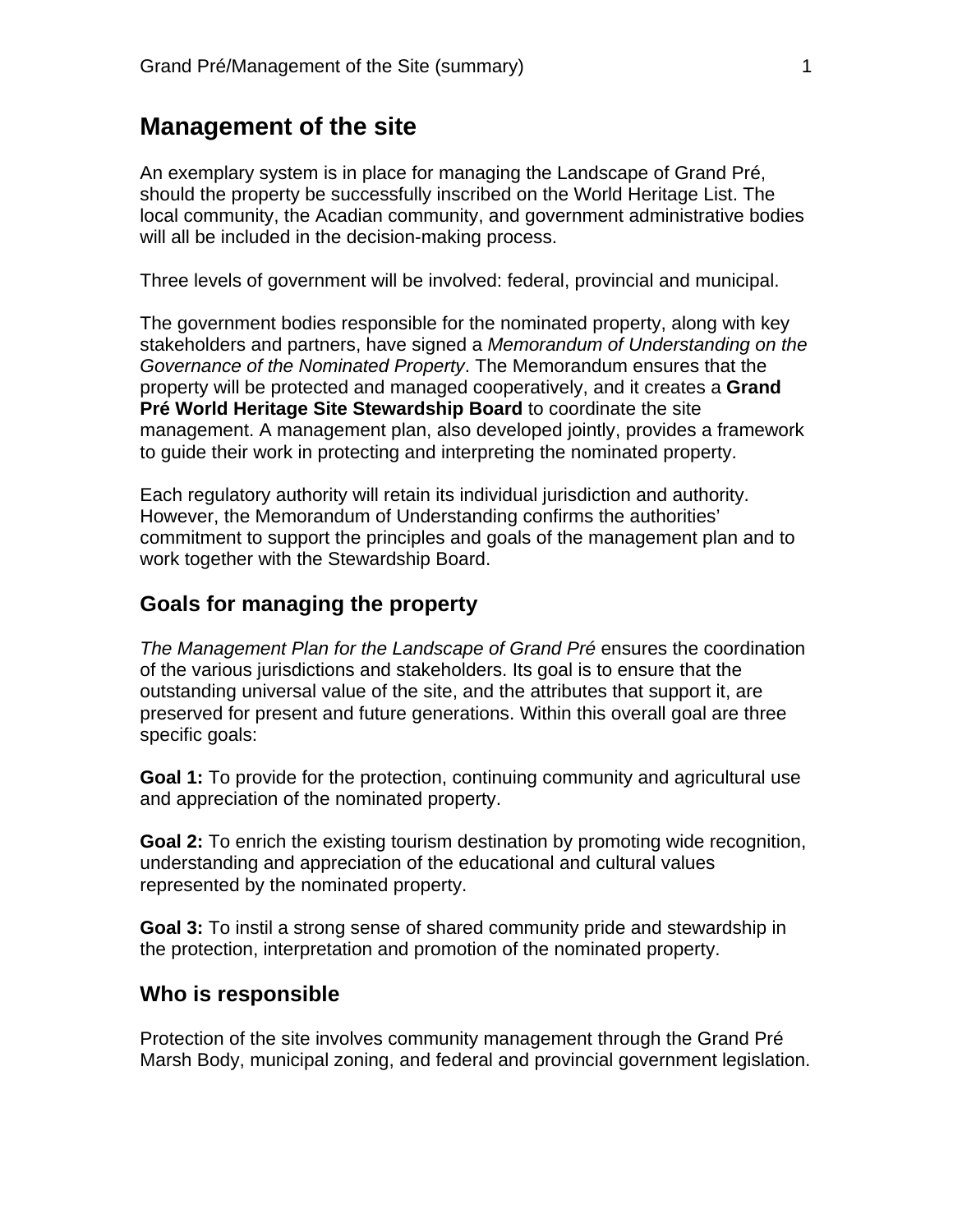- **Parks Canada**, as a federal government agency, is responsible for managing Grand-Pré National Historic Site of Canada and Horton Landing.
- **The Province of Nova Scotia**, mainly through the Department of Agriculture and the Department of Communities, Culture and Heritage, is responsible for protecting the dykelands and archaeological sites not located on federal lands.
- **The Municipality of the County of Kings** is responsible for implementing the *Grand Pré and Area Community Plan* and the zoning regulations it contains.

# **Role of the Stewardship Board**

The mandate of the Grand Pré World Heritage Site Stewardship Board is to

- ensure a coordinated management approach among all jurisdictions
- provide technical advice on protecting the property's outstanding universal value
- promote the property's outstanding universal value
- engage the stakeholders in the stewardship of the property
- coordinate the reporting on the property's condition.

The Stewardship Board will be made up of local residents, Acadian representatives, representatives from the three levels of government, and representatives of other stakeholders or communities of interest.

The Board will rely on a variety of experts for advice on protection, promotion, and education. A Site Management Coordinator will implement the Board's strategic plan and the management plan. Staff from the Kings Regional Development Agency will manage administrative and financial operations.

# **Protecting the site**

Federal and provincial legislation is in place to safeguard the dykeland, its agricultural use, and the archaeological sites from undue development and environmental pressures.

A buffer zone around the nominated property, encompassing both land and water, was defined through community engagement. This led to the adoption of the *Grand Pré and Area Community Plan* to ensure that zoning remains compatible with the aims of protecting the nominated property.

These mechanisms are sufficient to control development, ensure agricultural land capacity, and monitor the effects of coastal erosion.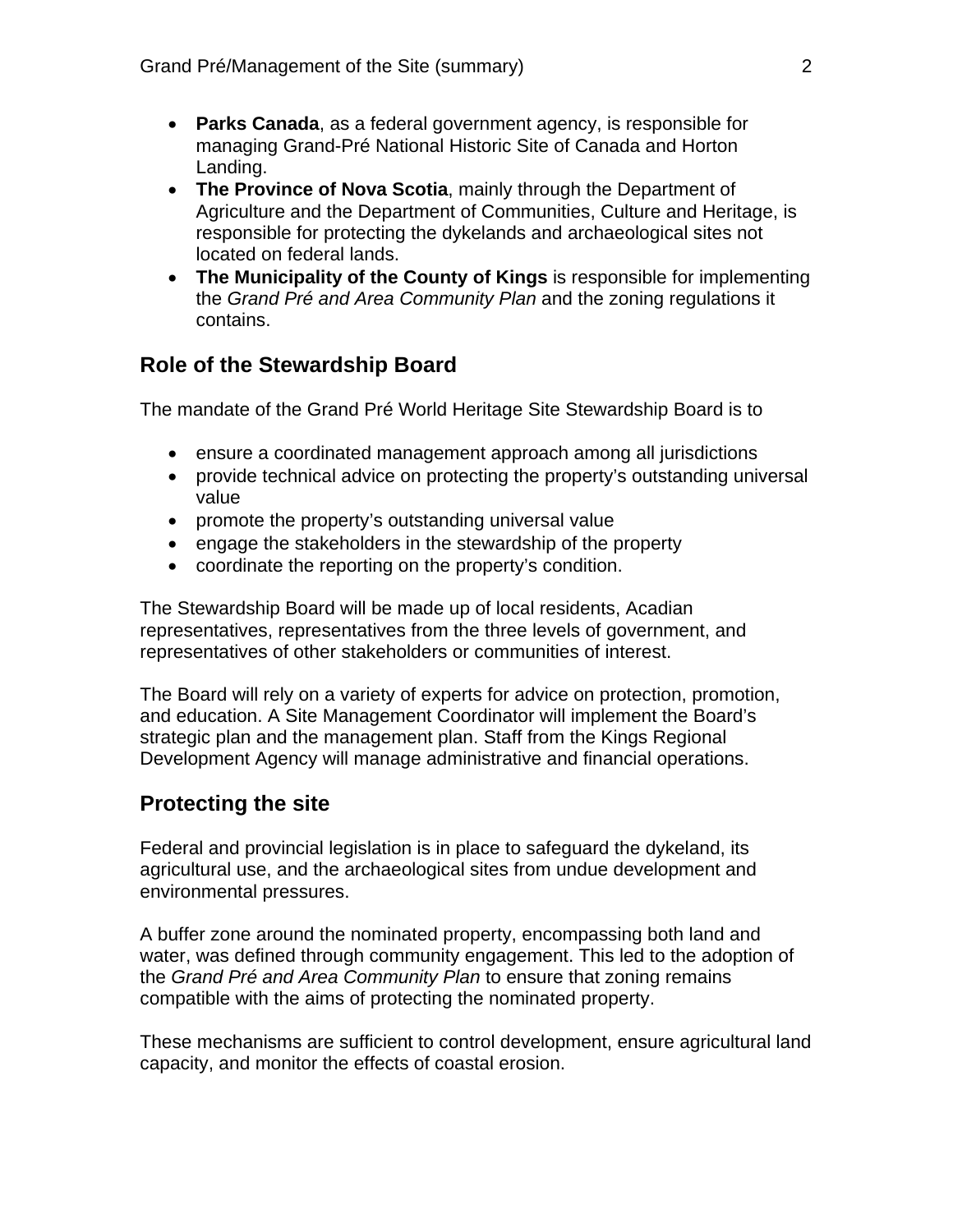### **Interpreting the site**

The *Société Promotion Grand-Pré Business Plan* serves as a guiding document for managing the not-for-profit Société and its work at Grand-Pré National Historic Site of Canada. The business Plan's objectives include

- working with Parks Canada to deliver visitor services at the national historic site
- creating partnerships with other historic sites that are significant to Acadians
- developing projects with corporate sponsors
- establishing a governance system
- improving tourist and media promotion strategies
- supporting other endeavours of the Acadian community.

Nomination Grand Pré has also developed a *Tourism Strategy and Interpretation Framework* to identify current tourism opportunities and provide a framework for managing and promoting tourism in the Grand Pré area. It includes a tourism plan and assesses the overall effects and opportunities that an increase in tourism could have on the local community. It builds on existing tourism infrastructure in the area and will serve as the foundation for an interpretation plan in the event of a successful inscription.

# **Risk preparedness**

The Province of Nova Scotia is sometimes in the path of tropical storms. The main risk is for the dykeland to be flooded if exceptionally high tides occur at the same time as strong winds or if a dyke fails. If the dykeland were to flood, the land would be unusable for farming for up to three years. Farmers would require support from federal and provincial agriculture programs designed to help them. Any damage to the dykes is the responsibility of the provincial government.

The risk of fire is mainly to the Memorial Church.

#### **Responsibility is shared**

Risk preparedness is a shared responsibility among several jurisdictions.

The Municipality of the County of Kings has an Emergency Response Plan managed by its Emergency Management Coordinator (EMC) under the Province of Nova Scotia's Emergency Management Act. In the case of an emergency, the municipality is the first responder. It may request assistance from the provincial Emergency Management Office if the severity of the emergency requires it. The EMC focuses on protecting lives and personal property.

In case of dyke rupture or flooding of the dykelands, the Nova Scotia Department of Agriculture implements its own emergency preparedness plan. The